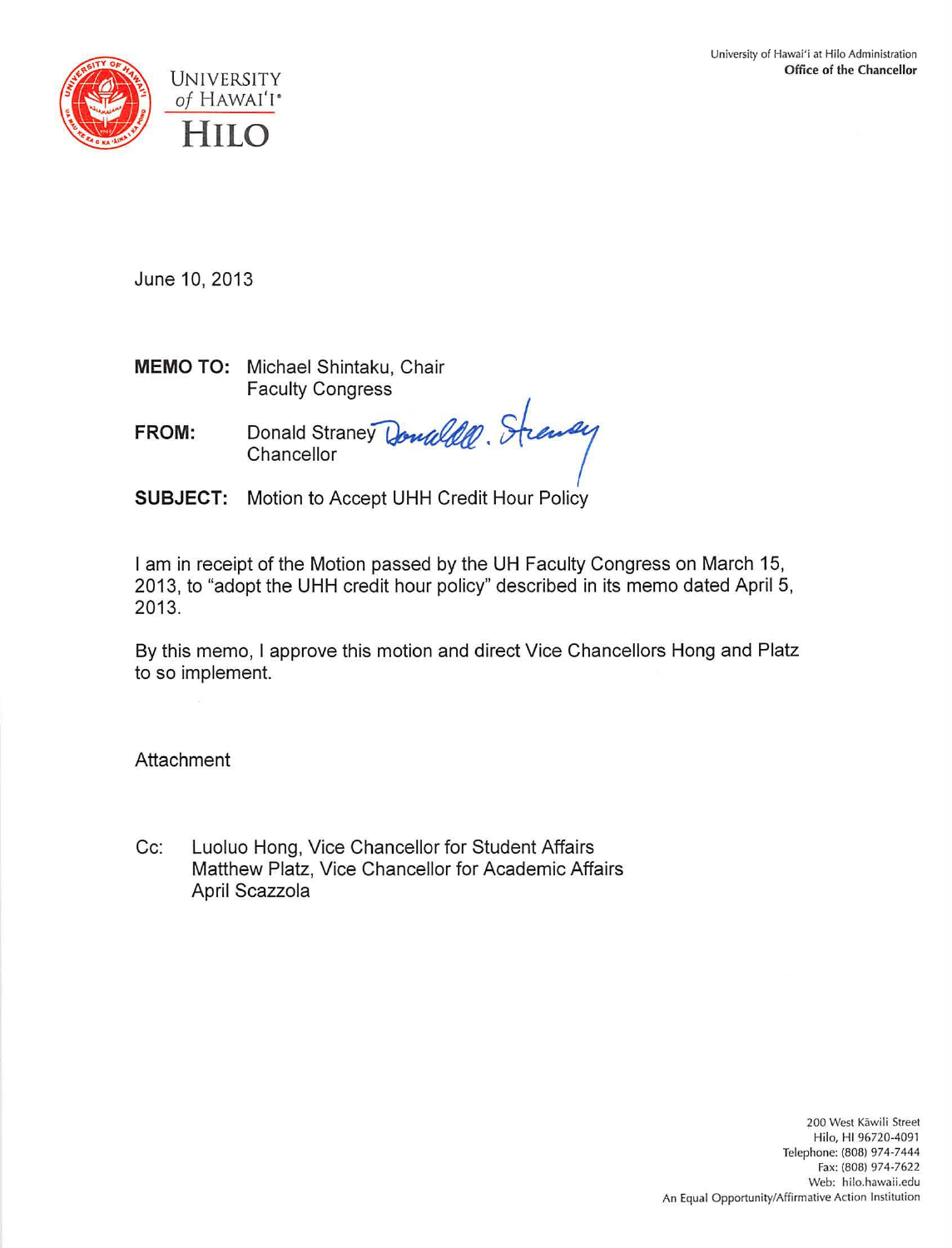

April 5, 2013

To: Matthew Platz, UHH Vice Chancellor of Academic Affairs

From: Michael Shintaku, Faculty Congress Chair  $M$ 

Subject: Motion to accept credit hour policy

At its March 15, 2013 meeting, the UH-Hilo Faculty Congress unanimously passed a motion requiring administrative action: to adopt the credit hour policy described below.

We appreciate your attention to this matter, and look forward to a response at one of our upcoming Faculty Congress Meetings.

#### **UHH Credit Hour Policy**

*Regardless of the type of academic activity, schedule, or method of delivery, one credit hour at UHH represents the expected amount of work a student must expend to achieve intended learning outcomes consistent with that of o traditional course (i.e. one that meets one hour per week, with a minimum of two hours additional work such as preparation, research, homework, investigation, etc. over the course of on approximate 15 week semester).* 

This definition of credit hour implies:

- 1. One credit hour for courses with a non-traditional schedule (e.g. labs, directed studies, internships, etc.) or with alternative methods of delivery (e.g. online, hybrid, reverse lecture, etc.) represents an equivalent amount of work, as defined by intended student learning outcomes. Since there is no substitute for time spent in study or research, at least as much time must be spent "learning" regardless of the academic activity or method of delivery.
- 2. Courses with equivalent department course numbers should be consistent in terms of learning outcomes, regardless of the method of delivery.

College of Agriculture, Forestry & Natural Resource Management

200 W. KAWILI STREET HILO, HAWAI'I 96720-4091 PHONE: (808) 974-7393 FAX: (808) 974-7674

http://www.uhh.hawaii.edu An Equal Opportunity/Affirmative Action Institution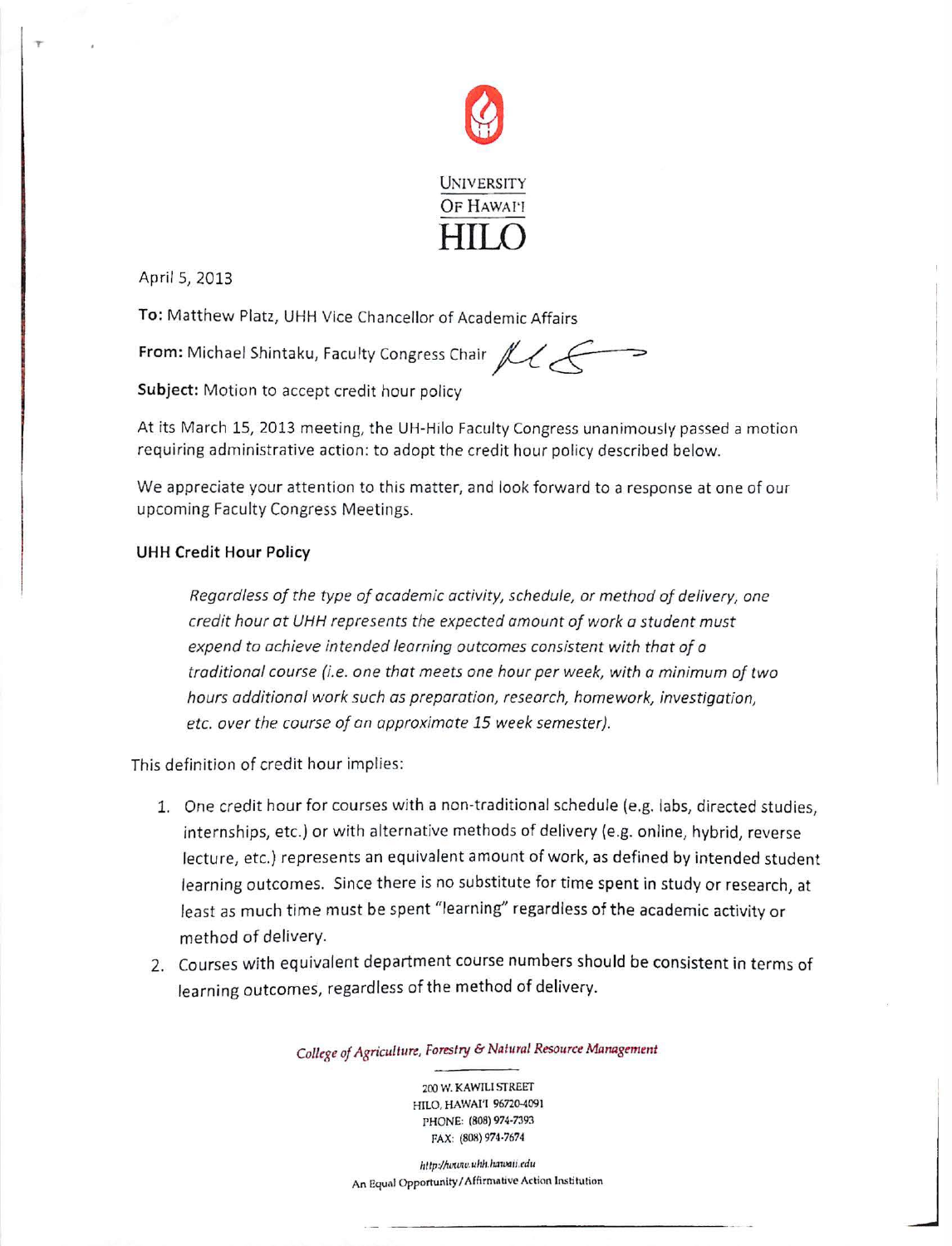- 3. Each credit hour represents approximately 45 hours of work. Departments should particularly keep this in mind when assigning non-traditional credit for activities such as independent study, service learning, laboratory, practica, seminar, internships, and courses with variable units, etc.
- 4. Only students who are able to demonstrate they have achieved the minimum intended learning outcomes will be awarded the credit hour.

#### **Review Process**

The application of the credit hour policy will be reviewed within the Academic Program Review process, New Course Approval (Curriculum Review Committee(s) and Curriculum Central), and General Education Certification and re-Certification.

#### UHH Faculty Congress vote: 19 Yeas, O Nays

MS

**Attachments (1):** UHH Credit hour policy proposal, including notes on justification and implementation.

Recommended / Not Recommended

**Matthew Platz** Date Vice Chancellor for Academic Affairs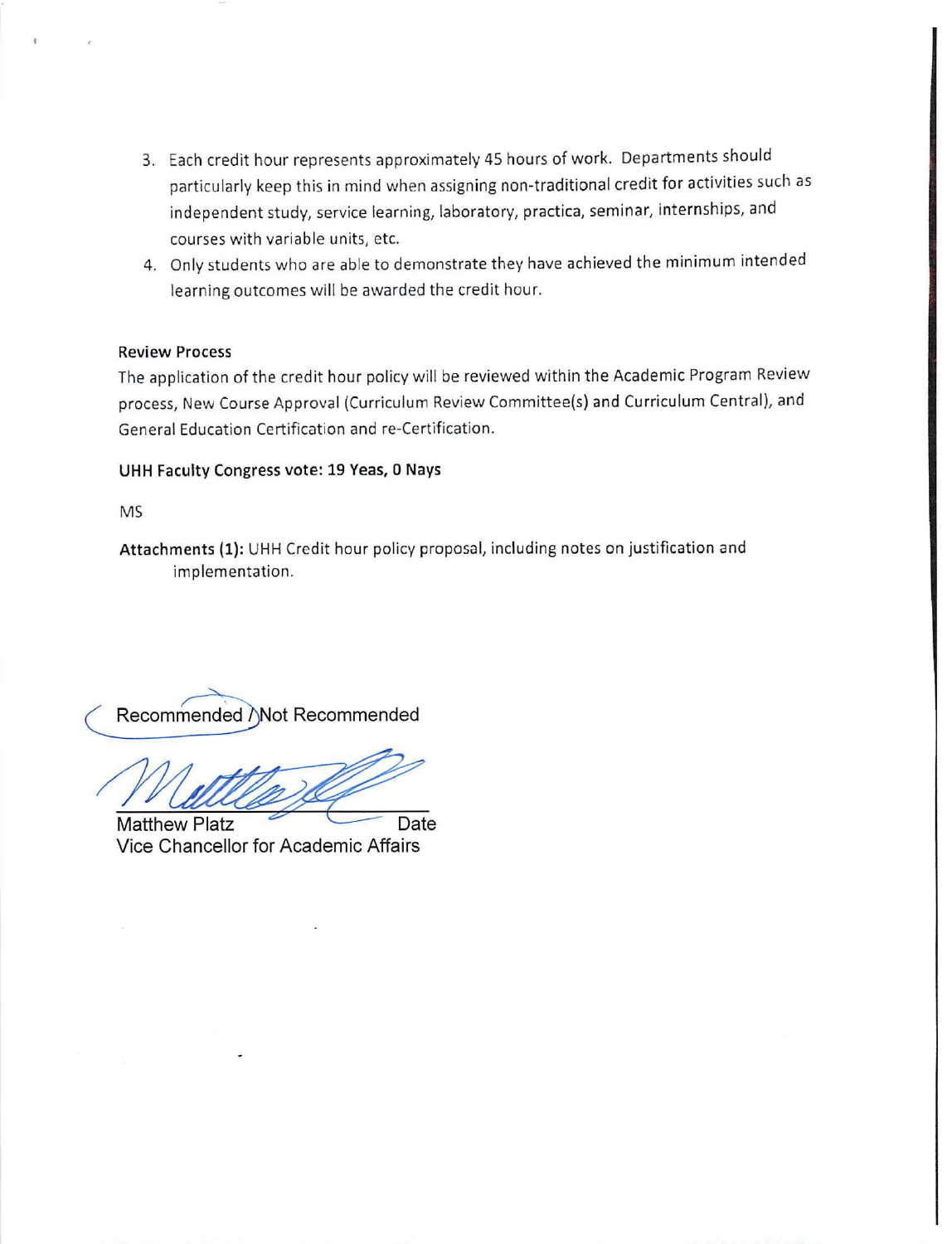**Motion:** Move to recommend to the VCAA that UHH adopt the following Credit Hour Policy and Review Process.

# **UHH Credit Hour Policy**

*Regardless of the type of academic activity, schedule, or method of delivery, one credit hour at UHH represents the expected amount of work a student must expend to achieve intended learning outcomes consistent with that of a traditional course (i.e. one that meets one hour per week, with a minimum of two hours additional work such as preparation, research, homework, investigation, etc. over the course of an approximate 15 week semester).* 

This definition of credit hour implies:

- I. One credit hour for courses with a non-traditional schedule ( e.g. labs, directed studies, internships, etc.) or with alternative methods of delivery (e.g. online, hybrid, reverse lecture, etc.) represents an equivalent amount of work, as defined by intended student learning outcomes. Since there is no substitute for time spent in study or research, at least as much time must be spent "learning" regardless of the academic activity or method of delivery.
- 2. Courses with equivalent department course numbers should be consistent in terms of learning outcomes, regardless of the method of delivery.
- 3. Each credit hour represents approximately 45 hours of work. Departments should particularly keep this in mind when assigning non-traditional credit for activities such as independent study, service learning, laboratory, practica, seminar, internships, and courses with variable units, etc.
- 4. Only students who are able to demonstrate they have achieved the minimum intended learning outcomes will be awarded the credit hour.

#### **Review Process**

The application of the credit hour policy will be reviewed within the Academic Program Review process, New Course Approval (Curriculum Review Committee(s) and Curriculum Central), and General Education Certification and re-Certification. Monitoring and reviewing courses in which the amount of face-to-face time is less than one-third the total work for the course will be referred to the Distance Leaming Advisory Committee.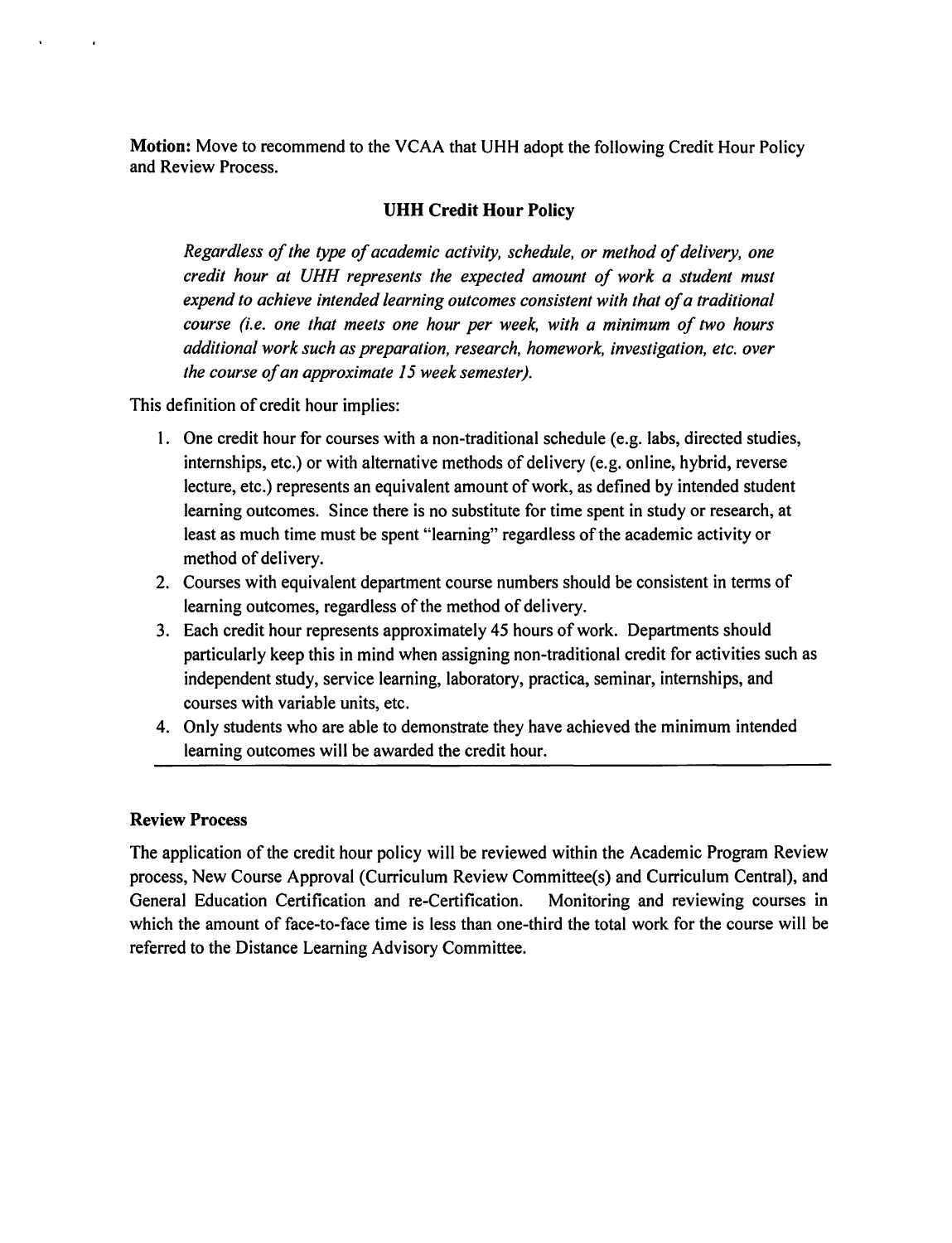# **Justification for the recommended Credit Hour Policy and Review Process**

#### **The APC followed these considerations in developing the UHH Credit Hour Policy**

- 1. Must be consistent with Federal, WASC, and UH system regulations and definitions.
- 2. Its application must be flexible in order to apply to different modes of instruction and course designs.
- 3. Must be verifiable/quantifiable.
- 4. Review process must be manageable.
- 5. Should be defined in terms of learning outcomes .... according to the federal regulations

## **Why a credit hour policy?**

This is a Federal requirement (tied to awarding financial aid) and consequently a WASC accreditation requirement (part of the WASC checklist).

According to the WASC website, The WASC Commission has adopted a Credit Hour Policy that will apply to all WASC institutions, effective Sept. 2, 2011.

# **WASC Examples of Credit Hour Policy**

http://www.wascsenior.org/files/SDSU%20credit%20hour.pdf

http://www.wascsenior.org/files/UC%20Berke1ey%20credit%20hour%20po1icy.pdf

The Commission has asked WASC staff to begin integrating evaluation of institutional credit hour policies into most visits being conducted this fall. Institutions will be asked to provide the following documents and information to be reviewed by the visiting team:

- Institution's policy on the credit hour
- An explanation of the institution's process for periodic review of the application of this policy, to assure that credit hour assignments are accurate and reliable (for example, program review, process for new course approval, periodic audits)
- A list of the kinds of courses that are offered that do not require the standard amount of in-class seat time designated in the WASC policy (for example, online and hybrid courses, laboratory courses, studio work, clinical work, independent study, and internship courses)
- A course schedule showing the weeks, hours and days that courses meet.
- Three sample course syllabi (or the equivalent) for each kind of course that does not meet for the standard amount of in-class seat time required in the policy.

Note: The APC feels that periodic audits would be unnecessary once the proposed Program Review changes are implemented, since credit hour policy is tied to assessment and learning outcomes, which play a significant role in the proposed PR process.

# **Federal Definition of a Unit of Credit**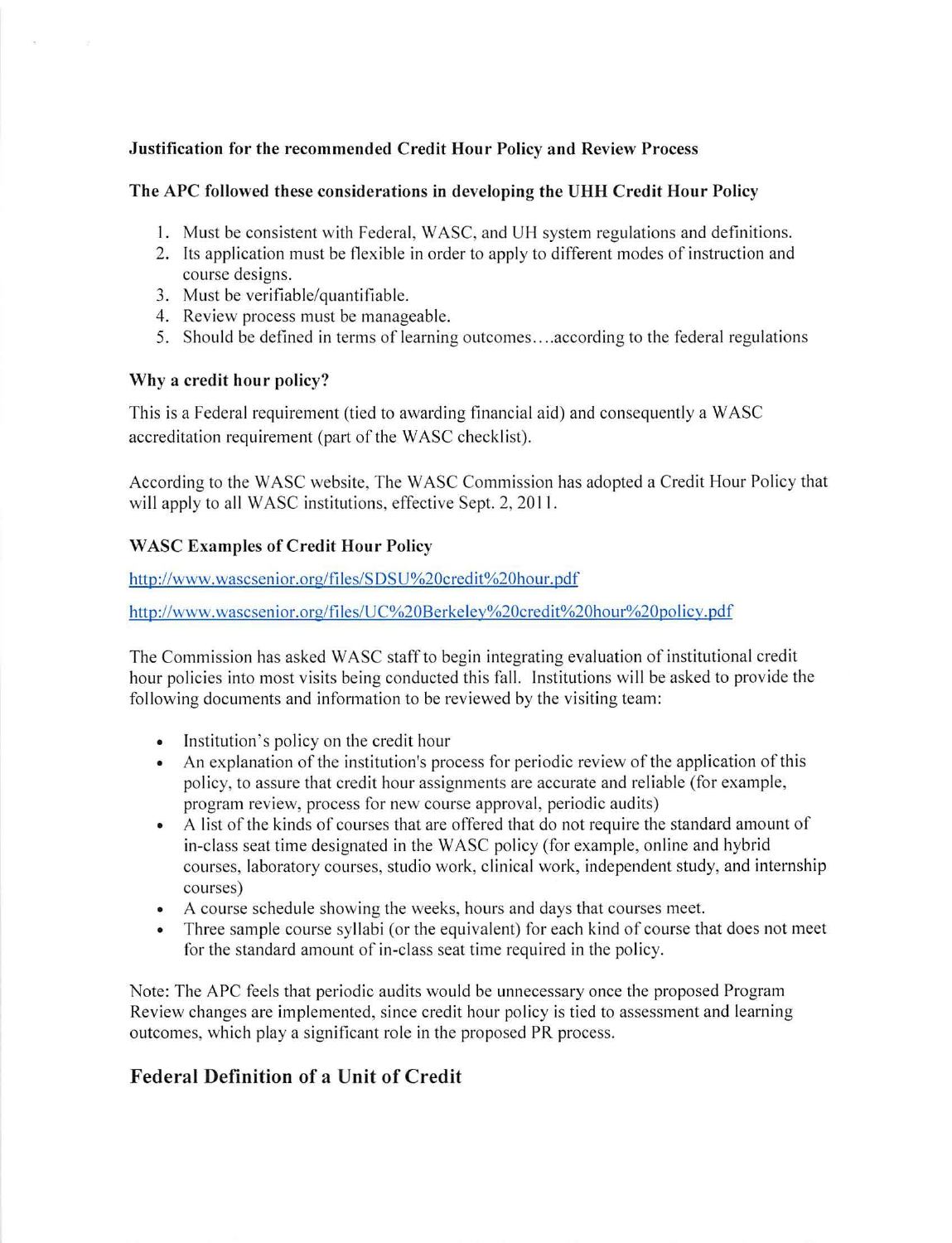Federal regulations regarding the definition and assignment of credit hours under Section 600.2 and 600.24(t) of the Higher Education Opportunity Act now state, in part, that a unit of credit is:

"An amount of work represented in intended learning outcomes and verified by evidence of student achievement that is an institutionally established equivalency that reasonably approximates not less than:

- 1. One hour of classroom or direct faculty instruction and a minimum of two hours of outof-class student work each week for approximately ... ten to twelve weeks for one quarter hour of credit or the equivalent amount of work over a different period of time; or
- 2. At least an equivalent amount of work as required in paragraph (I) of this definition for other academic activities as established by the institution, including laboratory work, internships, practica, studio work, and other academic work leading to the award of credit hours."

From the UH System:

E5. 228 - Credit Hour

I. Introduction

This executive policy defines credit hour and directs units (UH Mānoa, UH Hilo, UH West O'ahu, UH Maui College and UH Community Colleges) to develop a process to assure reliability and accuracy of assignment of credit hours across activities earning academic credit.

- II. A credit hour
	- A. Is associated with an amount of work represented in intended learning outcomes and verified by evidence of student achievement
	- B. Reasonably approximates but is not less than
		- i. One hour of class or direct faculty instruction and a minimum of two hours of out of class student work each week for approximately 15 weeks for one semester or the equivalent amount of work over a different period of time. OR
		- ii. At least an equivalent amount of work for other academic activities such as online instruction, laboratory work, internships, practica, studio work and other work that earns academic credit.
- Units shall implement a process for assuring reliability and accuracy of Ш. assignment of credit hours across all activities earning academic credit.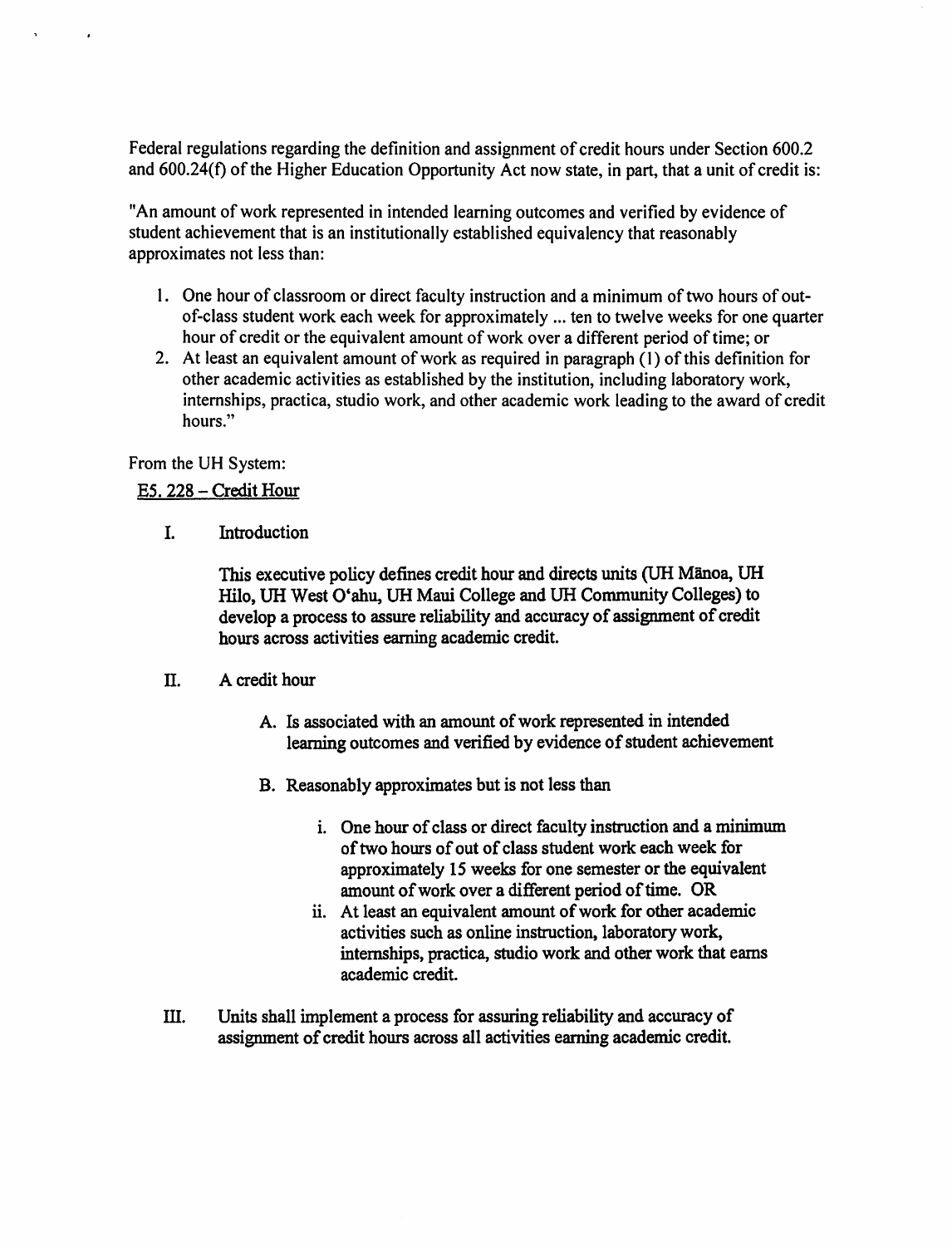# **W ASC's Responsibilities**

WASC is responsible under the new federal regulations to:

- Adopt policy and procedure for review of institutional responsibilities
- Demonstrate that a review of credit hours is reflected in institutional self-studies and comprehensive team reports
- Determine that credit hour assignments "conform to commonly accepted practice in higher education"
- Optionally use sampling of course credit hour assignments
- Require corrections of deficiencies
- Promptly notify the Secretary of Education if systemic noncompliance is found, or significant noncompliance with one or more programs

## **Other considerations**

Problems using the credit hour as a measure of education

Author Amy Laitinen, deputy director for Higher Education at the New America Foundation's Education Policy Program, outlines many of the problems that an over-reliance on this time-unit has caused for today's students. These include:

- Credit hours are not universally transferable. Colleges routinely reject credits earned at other colleges, a particular problem for the 59 percent of students who attend more than one institution.
- Credit hours are difficult to assign to online courses, which often allow students to proceed through courses at their own pace. The percentage of students taking at least one online course has increased from less than IO percent to 32 percent between 2002 and 2010. For-profit universities, which often use online classes, are also seeing dramatic increases in their student enrollment.
- Credit hours do not readily translate into assessments of students' prior learning. Yet  $\bullet$ students who earn credit through programs that assess and award credit for things they already know are more likely to stay in and complete college than those who don't.

As the report notes, the credit hour "was never intended to be a measure of, or proxy for student learning." Over time, however, the credit hour has taken on enormous importance in everything from setting faculty workloads to determining state and federal funding and an institution's eligibility for federal student aid.

It is the federal student aid program's reliance on credit hours that has stifled many kinds of innovation, the report argues. Even though the federal government has tried to indicate a willingness to move away from the credit hour, "many in the industry still believe that their safest bet, if they want to keep access to federal financial aid, is to do what they have always done: use time to determine credits."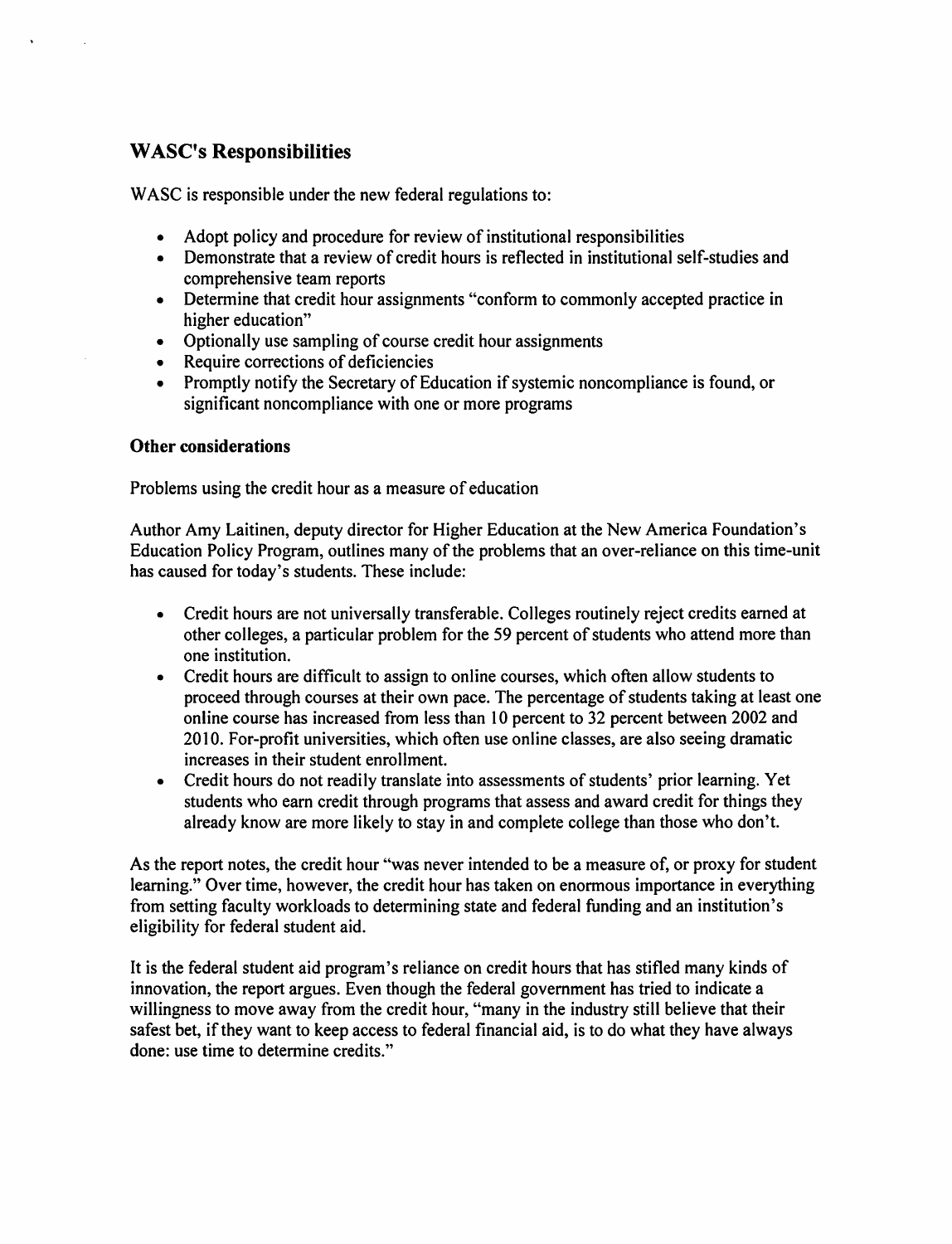*Cracking the Credit Hour* recommends a number of different policy solutions. All, it argues, are available today. The federal government could:

- Innovate within the existing frame of the credit hour. Although the recent redefinition of the credit hour was designed for other purposes, "it also created opportunities for institutions to use non-time-based measures of learning to qualify for federal financial aid," Laitinen writes. Specifically, the competency-based model already in use by Western Governors University should "be the norm," rather than the exception, according to U.S. Secretary of Education Ame Duncan.
- Innovate through experimentation. The current Higher Education Act offers the Department the opportunity to create what Laitinen calls a "small, controlled, voluntary virtual laboratory of 'experimental sites' on which it tests particular learning-based financial aid policies to see if they work, how they work, for whom they work, and under what conditions they work." She suggests these innovations could include financial aid for credits earned using valid Prior Leaming Assessments or outcome-based financial aid.
- Innovate by moving away from a system that is free from the credit hour's history. Direct  $\bullet$ assessment of student learning is already permitted under the Higher Education Act.